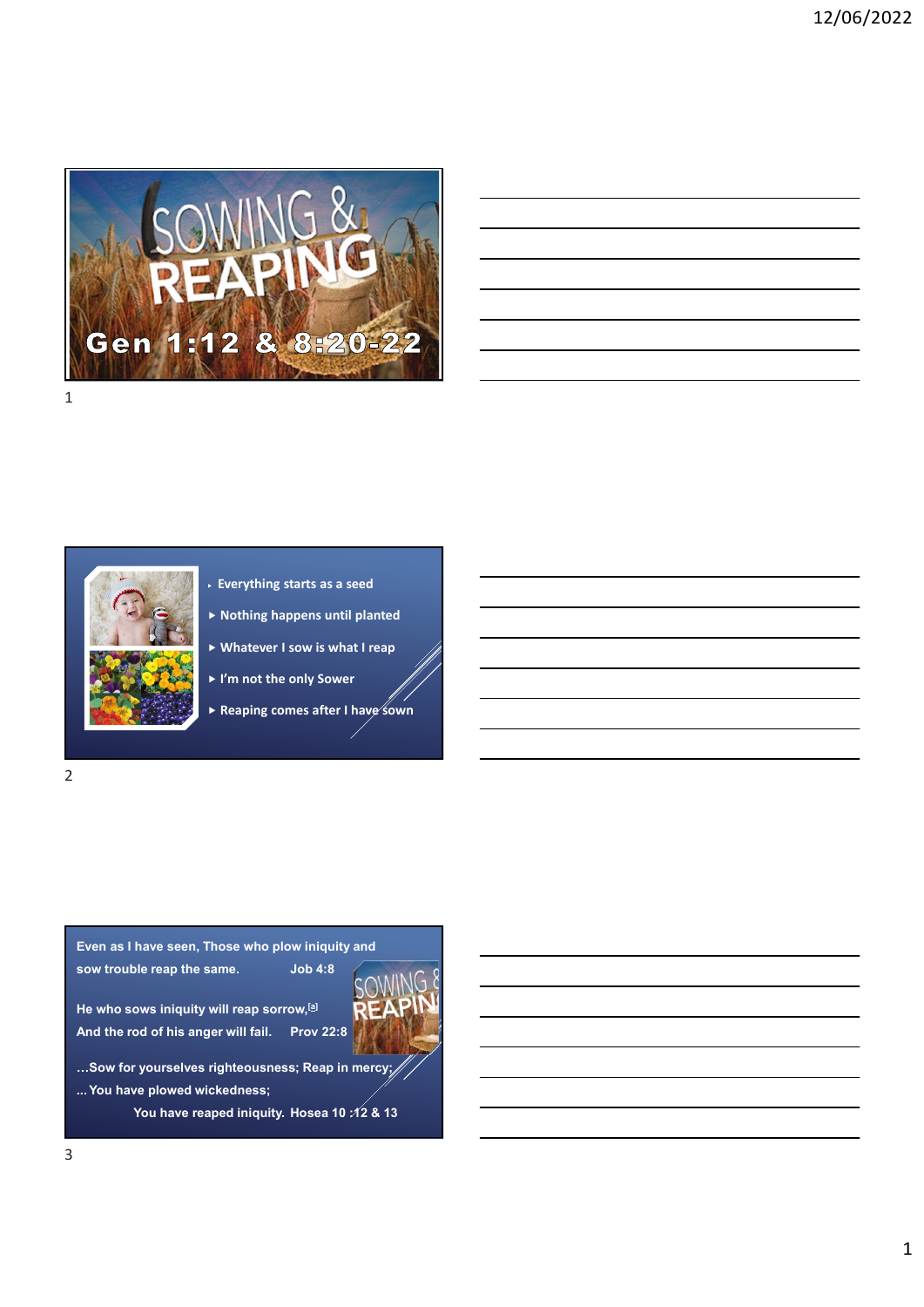- You always reap more than you sow
- ▶ Your harvest can be increased by sowing more seeds
- $\blacktriangleright$  Now is always the right time to sow
- 
- My patience is important



4

man sows, that he will also reap.

For he who sows to his flesh will of the flesh reap corruption, but he who sows to the Spirit will of the Spirit Now is always the right time to sow<br>  $\blacktriangleright$  Check the seed – sow good seed!<br>  $\blacktriangleright$  My patience is important<br>
Do not be deceived, God is not mocked; for whatever a<br>
man sows, that he will also reap.<br>
For he who sows to Check the seed – sow good seed!<br>
My patience is important<br>
Do not be deceived, God is not mocked; for whatever a<br>
man sows, that he will also reap.<br>
Tor he who save to the fiesh reap<br>
corruption, but he who sows to the Sp Check the seed - sow good seed!<br>
A My patience is important<br>
Do not be deceived, God is not mocked; for whatever a<br>
man sows, that he will also reap.<br>
For he who sows to his fissh will of the flest reap<br>
cornption, but th

 $5<sub>2</sub>$ 



- $\triangleright$  Sow the word in your heart
- ▶ Sow forgiveness
- ▶ Sow kindness and righteousness
- $\triangleright$  Sow to the spirit
- ▶ Sow of you finance
- ▶ Sow Love